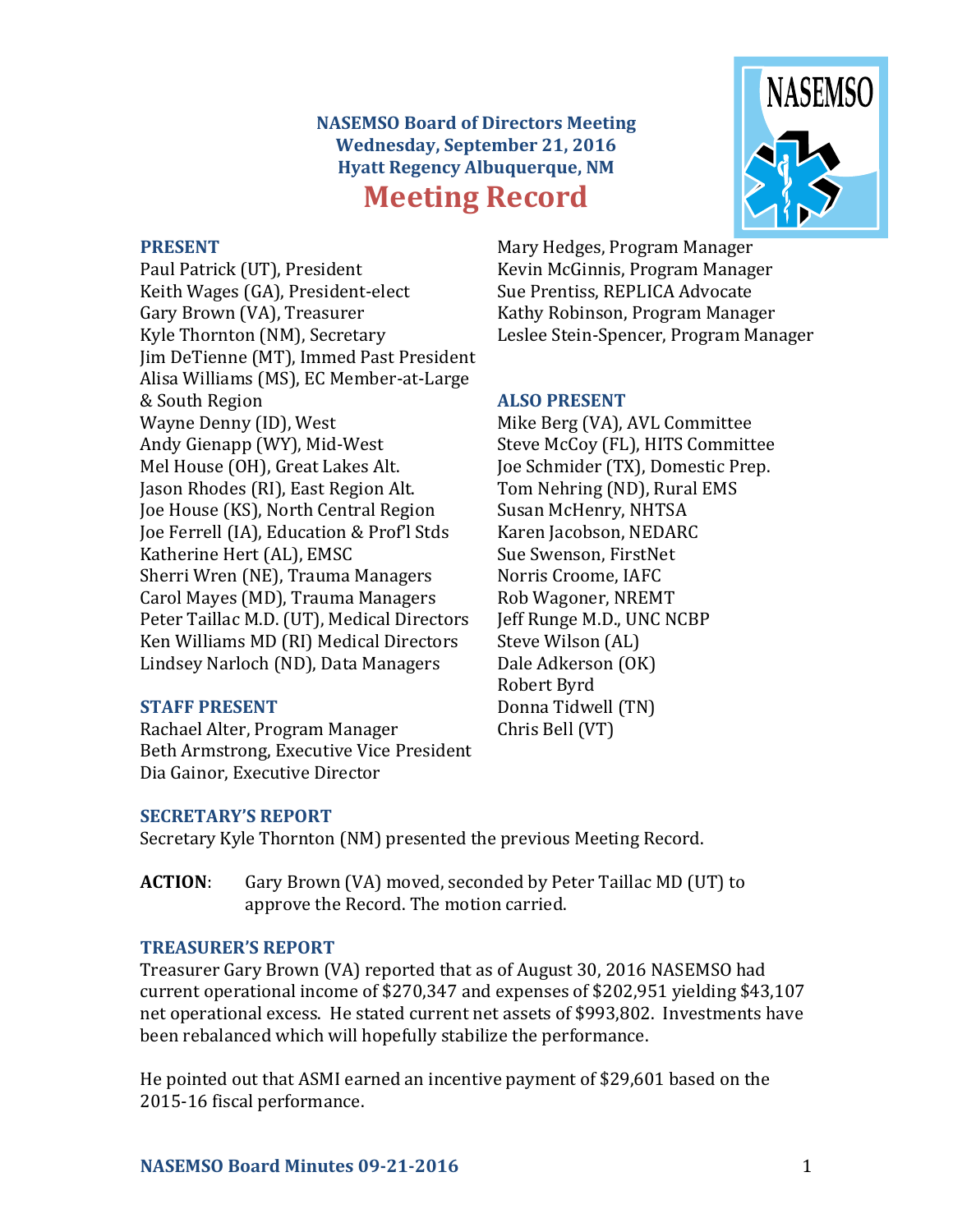Gary presented a draft budget for 2017-18 based on the past few years, trends, and projections.

ACTION: Beth and Gary will make further revisions to ensure that the budget reflects expenses for the 2017 Fall Meeting (Oklahoma City) as well as the 2018 Spring Meeting (TBD).

## **SPECIAL GUEST BRIEFINGS**

**International Association of Fire Chiefs –** Norris Croom shared that IAFC is focusing on hazmat issues, FirstNet, CPR, and other current activities. He commended NASEMSO for articulating the importance of organizational partnerships and looks forward to IAFC-NASEMSO collaboration in many areas. IAFC is supportive of REPLICA. IAFC would like to engage NASEMSO on "provider versus supplier" dialogue.

**FirstNet** – Chair Sue Swenson made remarks, sharing her focus on public safety. She spoke about the objective-based RFP seeking innovative solutions. They are currently evaluating bids and expect to award a contract by the end of the year. She commended the service of Kevin McGinnis. EMS directors would like to hear if FirstNet detects potential problems developing in their states, so that they can assist.

#### **PRESIDENT'S REPORT**

President Patrick shared that the bylaws were amended to organize new regions for NASEMSO.

## **EXECUTIVE DIRECTOR'S REPORT**

**UNC National Collaborative for Bio-Preparedness** – UNC has reached out to NASEMSO to hire an advocate to work with state EMS offices to commit to the effort. Connecting emergency management and emergency medical response will be a key outcome of business syndromic surveillance.

**NREMT REPLICA** – paperwork is squared away and we are ready to undertake reengineer timesheets, tracking forms and other systems not visible to the board.

**NEPS** – this award supports council and committee work through November 2017.

**CAP-6** – this project will hopefully result in improved approaches and conditions for service members transitioning to civilian roles.

**CAP-7** – EMS Compass meeting concluded this week; the project will roll out measures for widespread testing soon.

Fatigue in EMS – work will occur through 2018. There is currently evidence synthesis and grading.

# **NASEMSO Board Minutes 09-21-2016** 2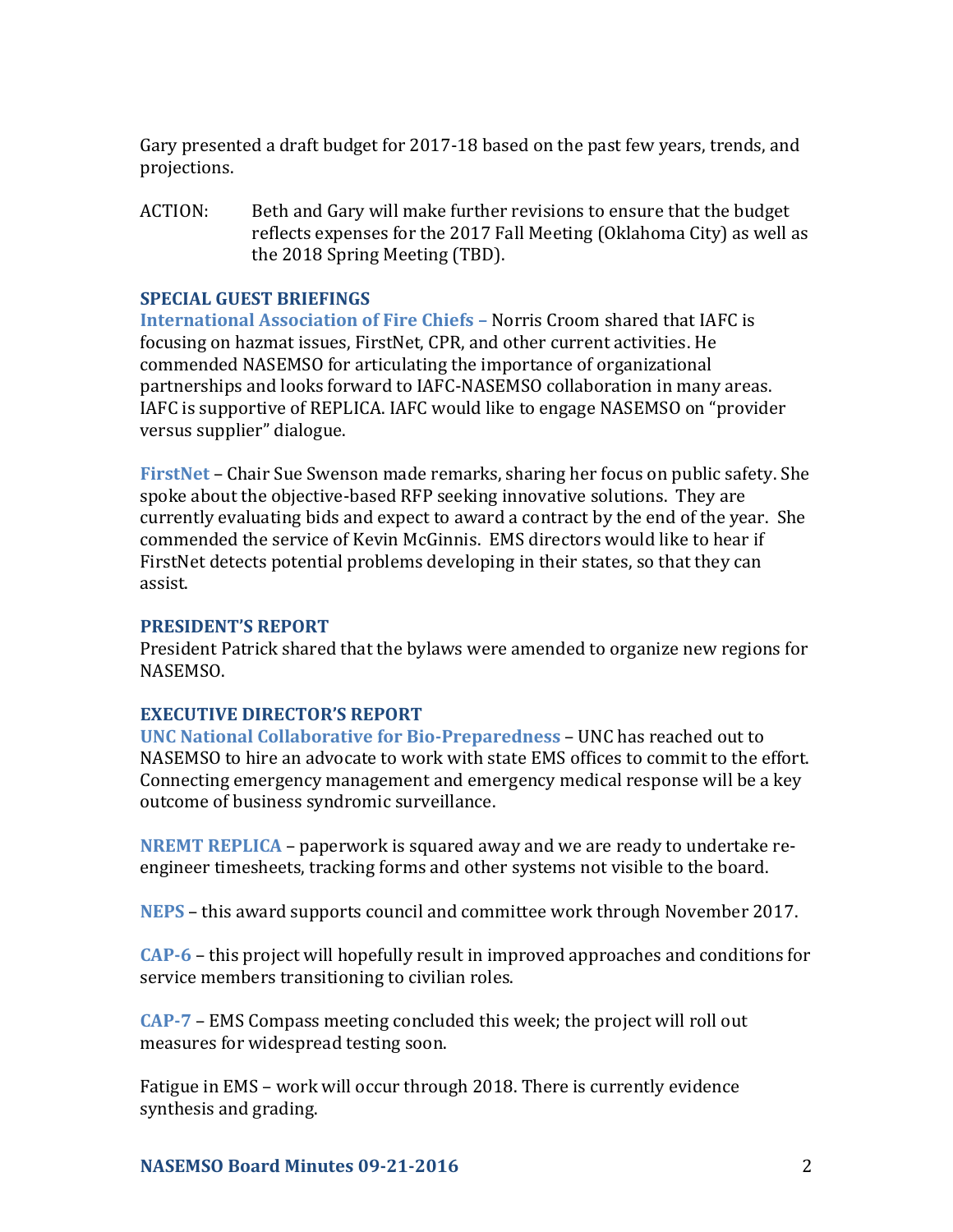**Implementation of EBG** – This project will conclude very shortly.

**SOP Revision Proposal** – NASEMSO provided NHTSA final response yesterday to address questions about the proposed approach and budget.

**Baylor EIIC** – EMSC Innovation & Improvement Center has contracted for support from NASEMSO.

**ASPR Transport of Highly Infectious Patients** – NASEMSO received notice of an award earlier this month.

**NIST [www.SafeAmbulances.org](http://www.safeambulances.org/)** - Dia asked board members to visit the site and provide feedback on its utility and contents.

**NAEMSP / Pre-hospital Emergency Care MOU** – Dia reminded the Board that NASEMSO members receive subscriptions for half price. The Board reviewed the MOU provisions.

# **ACTION ITEMS**

**CAAS Endorsement Request** – Mike Berg expressed the AVL Committee recommendations that NASEMSO issue a letter expressing:

During the past few years, NASEMSO has participated in the development of ambulance design standards by both NFPA and CAAs and endorses the processes used by both organizations. Due to the diversity of the EMS community with respect to provider type, NASEMSO supports the coexistence of both NFPA 1917 and CAAS GVS amblance design standards and affirm our position that these two standards are not duplicative, but rather complimentary, and the acceptance of both standards is in the best interest of State EMS offices and the EMS community.

**ACTION:** Keith Wages (GA) moved, seconded by Gary Brown (VA) to approve NASEMSO issuing a letter as presented. The vote was unanimous and the motion carried with one abstention (Andy Gienapp/WY).

**Role of the State Medical Director** – Dr. Taillac presented ACEP's revised and updated Position Statement.

**ACTION**: Peter Taillac moved, seconded by Joe Ferrell (IA) to endorse the updated position statement. The vote was unanimous and the motion carried.

**NASEMSO State Model Rules for the Regulation of Air Medical Services September 2016** – Kathy Robinson shared that NASEMSO has worked with the